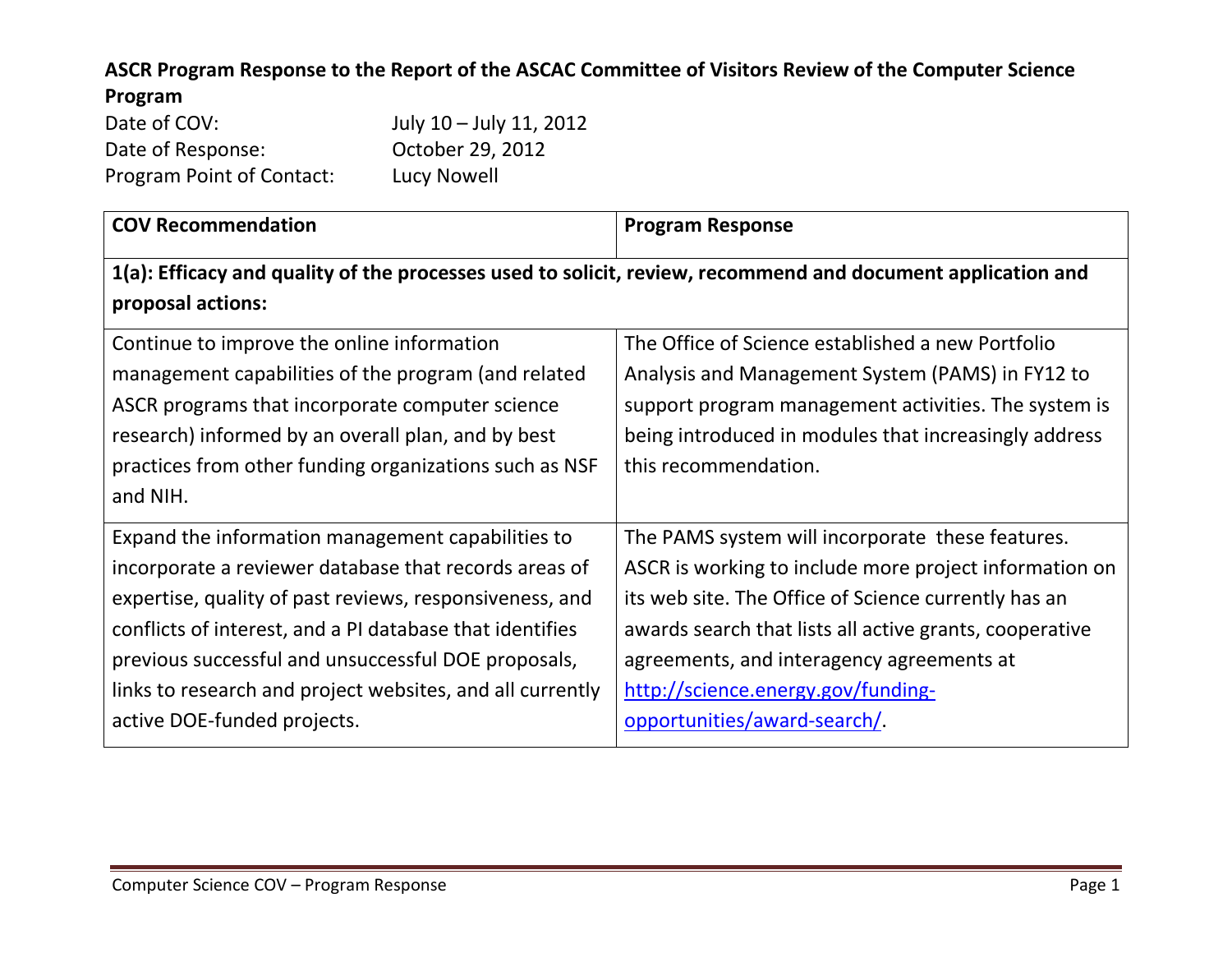| Date of COV:              | July 10 - July 11, 2012 |
|---------------------------|-------------------------|
| Date of Response:         | October 29, 2012        |
| Program Point of Contact: | Lucy Nowell             |

| <b>COV Recommendation</b>                                                                                   | <b>Program Response</b>                                 |
|-------------------------------------------------------------------------------------------------------------|---------------------------------------------------------|
| 1(a): Efficacy and quality of the processes used to solicit, review, recommend and document application and |                                                         |
| proposal actions (cont.):                                                                                   |                                                         |
| Explore possible mechanisms to relax the present, very                                                      | ASCR Computer Science Program Managers will             |
| stringent approach to excluding reviewers with                                                              | continue to seek the most qualified reviewers available |
| potential conflicts of interest in order to achieve a                                                       | while still complying with DOE guidance on conflict of  |
| better balance between external reviewers and                                                               | interest. Addressing DOE and ASCR mission interests is  |
| reviewers familiar with DOE's and ASCR's mission.                                                           | a primary responsibility of our Program Managers.       |
| Investigate the feasibility of providing a longer-term,                                                     | Developing such a schedule is part of our planning for  |
| more coherent schedule of solicitations, recognizing                                                        | the Exascale Computing Initiative. However, budget      |
| budget contingencies and ongoing research advances.                                                         | uncertainties and Continuing Resolutions often          |
|                                                                                                             | interfere.                                              |
| Devise some new mechanism for funding the                                                                   | This is the function of unsolicited proposals and Early |
| exploration of promising new ideas that might not                                                           | Career Research Program awards, some of which are       |
| conform to the planned research programs.                                                                   | funded nearly every year.                               |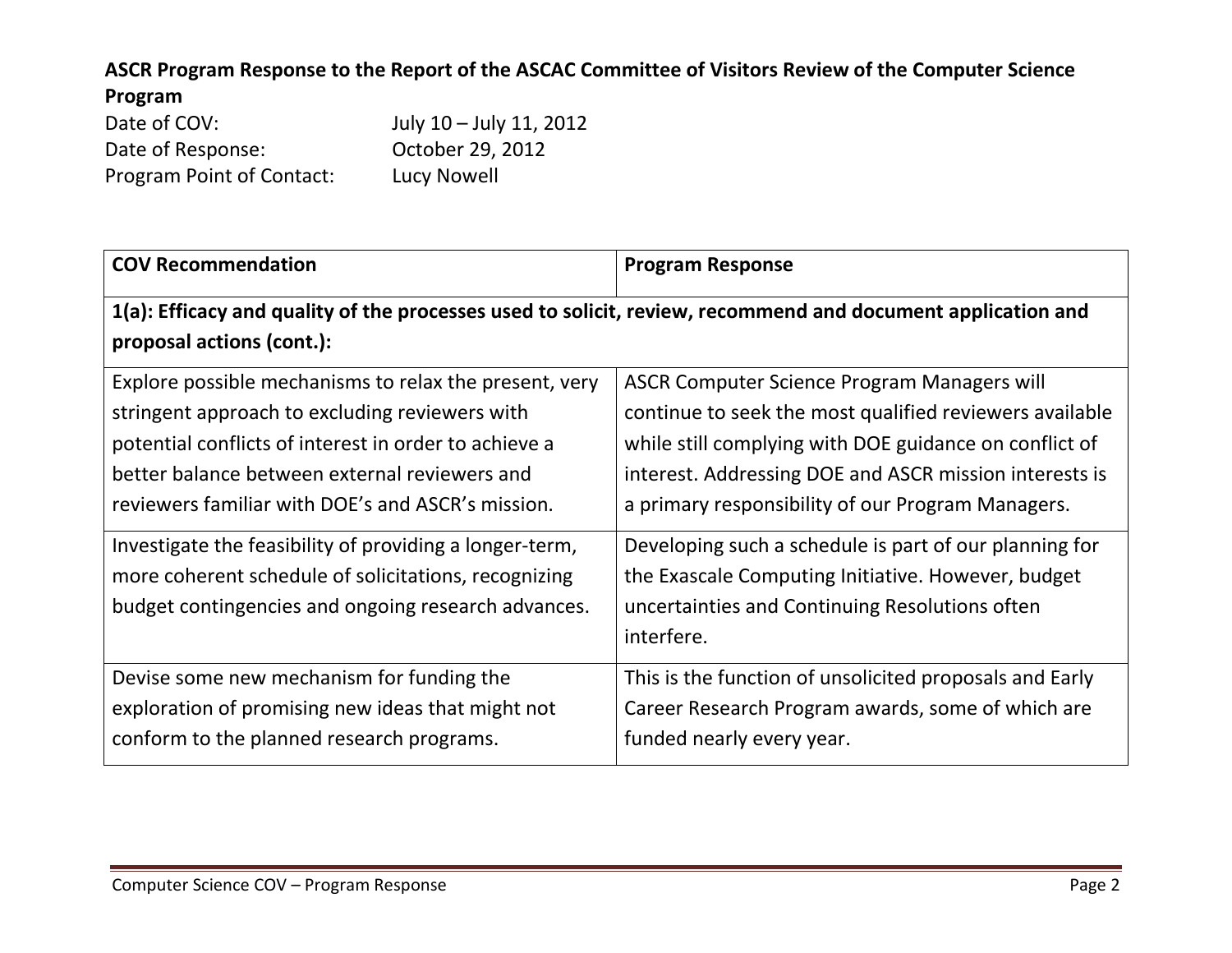| Date of COV:                     | July 10 - July 11, 2012 |
|----------------------------------|-------------------------|
| Date of Response:                | October 29, 2012        |
| <b>Program Point of Contact:</b> | Lucy Nowell             |

| <b>COV Recommendation</b>                                                                                 | <b>Program Response</b> |
|-----------------------------------------------------------------------------------------------------------|-------------------------|
| 1(b): Efficacy and quality of the processes used to monitor active awards, projects and programs:         |                         |
| Computer science program managers should be   Program Managers will continue to use all of the            |                         |
| encouraged to consider how new technologies and new   resources available to provide effective management |                         |
| media, including social environments and hubs, could $\vert$ and oversight of their portfolios.           |                         |
| be used to provide more efficient oversight.                                                              |                         |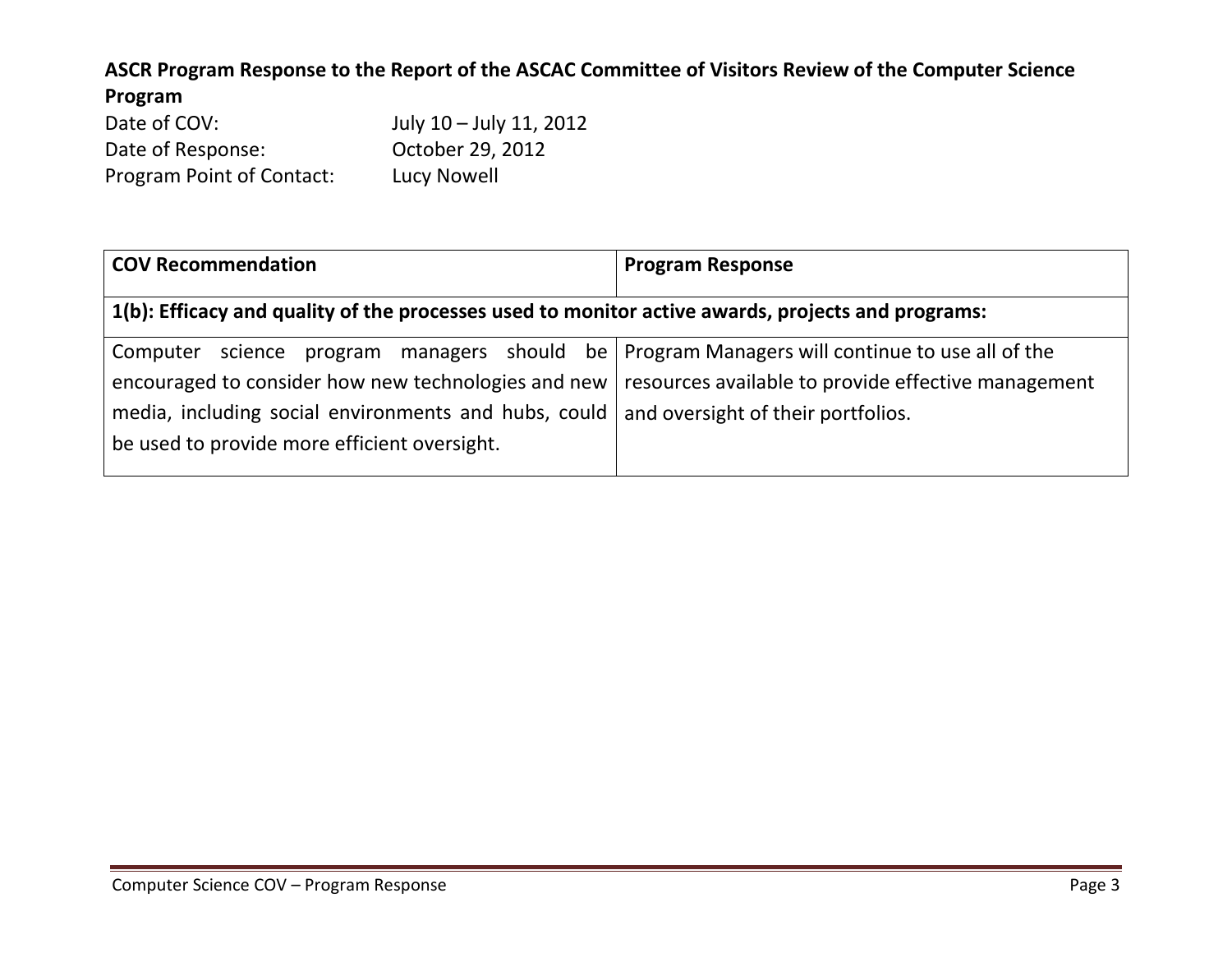| Date of COV:                     | July 10 - July 11, 2012 |
|----------------------------------|-------------------------|
| Date of Response:                | October 29, 2012        |
| <b>Program Point of Contact:</b> | Lucy Nowell             |

| <b>COV Recommendation</b>                                                                                                | <b>Program Response</b>                                                                                                                                                                                                                                                                                                                      |
|--------------------------------------------------------------------------------------------------------------------------|----------------------------------------------------------------------------------------------------------------------------------------------------------------------------------------------------------------------------------------------------------------------------------------------------------------------------------------------|
| 1(b): Efficacy and quality of the processes used to monitor active awards, projects and programs (cont.):                |                                                                                                                                                                                                                                                                                                                                              |
| Better metrics should be developed for evaluating the<br>impact and future needs for workshops and other<br>conferences. | Workshops are organized to facilitate a community<br>dialogue with regard to potential technology<br>developments during a period of rapid change.<br>Conferences also foster collaboration among<br>researchers within and across programs. ASCR aims to<br>minimize the number of events and maximize the value<br>of those that are held. |
|                                                                                                                          |                                                                                                                                                                                                                                                                                                                                              |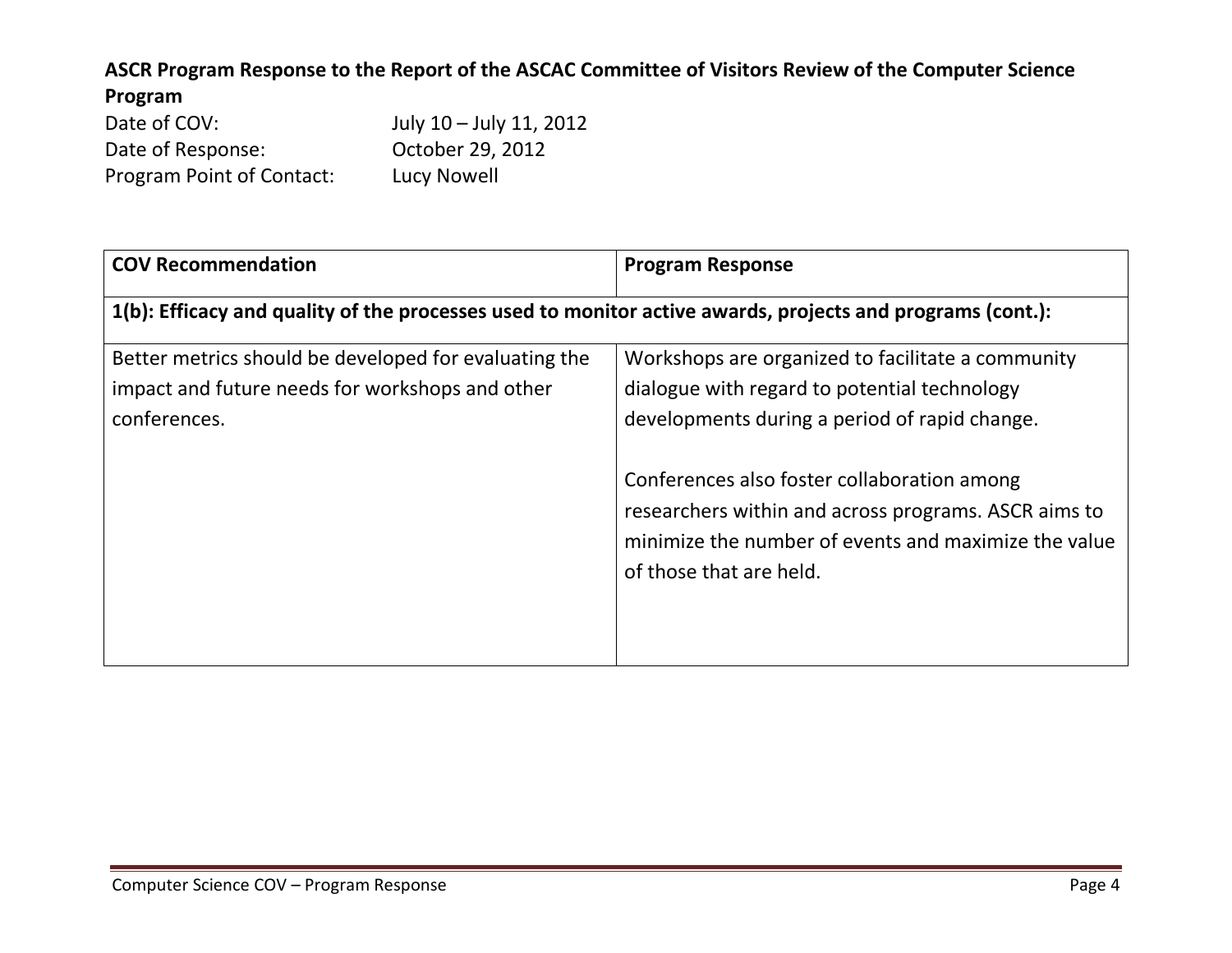| Date of COV:                     | July 10 - July 11, 2012 |
|----------------------------------|-------------------------|
| Date of Response:                | October 29, 2012        |
| <b>Program Point of Contact:</b> | Lucy Nowell             |

| <b>COV Recommendation</b>                                                                                                                                               | <b>Program Response</b>                                                                                                                                                                                                                                                                                                                                                                                                              |
|-------------------------------------------------------------------------------------------------------------------------------------------------------------------------|--------------------------------------------------------------------------------------------------------------------------------------------------------------------------------------------------------------------------------------------------------------------------------------------------------------------------------------------------------------------------------------------------------------------------------------|
| 2(a): Within the boundaries defined by DOE mission and available funding, comment on how the award<br>process has affected the breadth and depth of portfolio elements: |                                                                                                                                                                                                                                                                                                                                                                                                                                      |
| ASCR's CS program should maintain an appropriate<br>balance between funding for the Exascale research<br>program and the base CS research program at the DOE<br>labs.   | ASCR recognizes an ongoing tension with respect to<br>portfolio balance across several dimensions and<br>attempts to achieve an appropriate balance within and<br>across programs. Program managers aim to fund<br>excellent research that addresses mission<br>requirements, based on a competitive process with<br>external review of proposals. There is no set formula<br>that provides funding to labs versus other applicants. |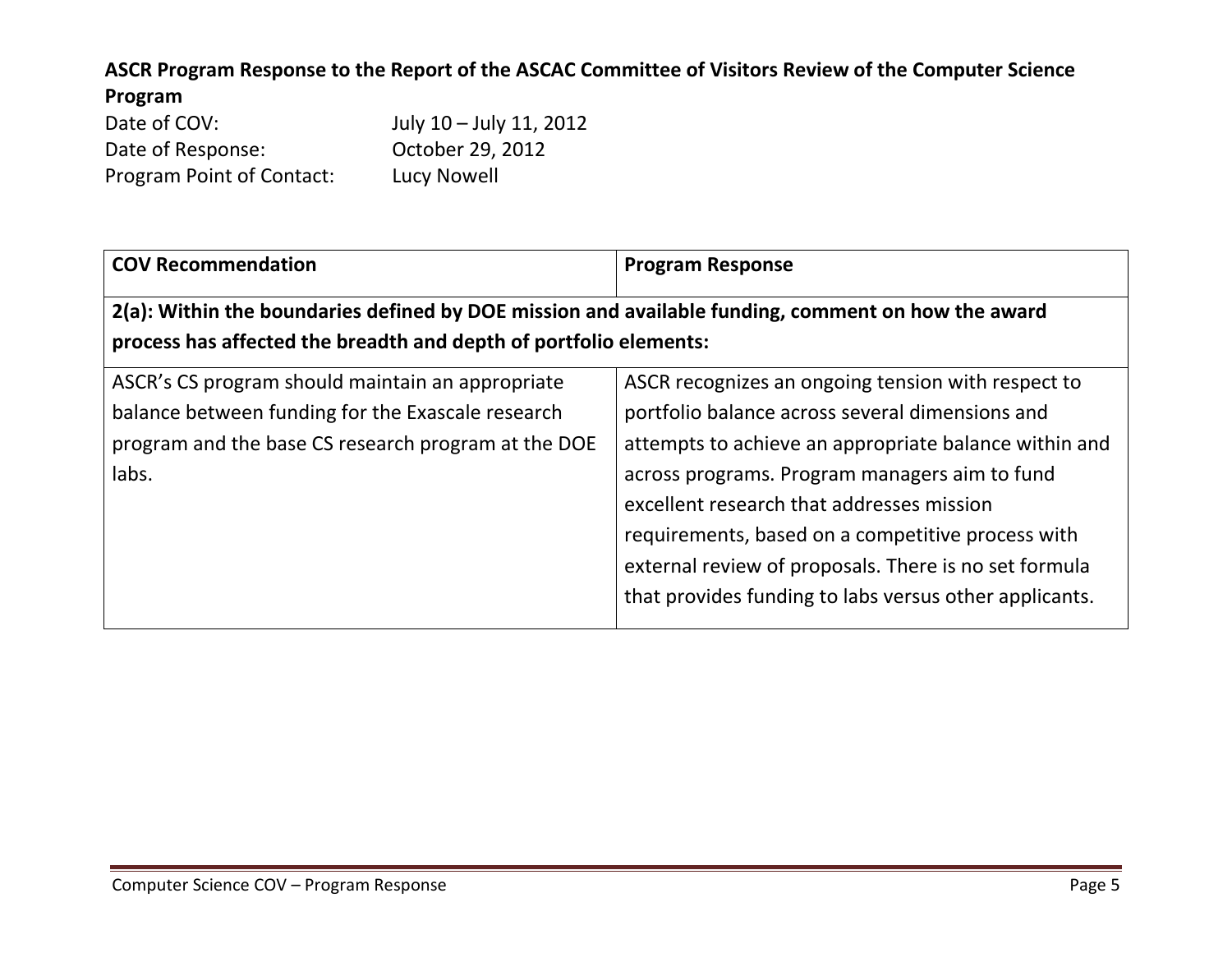| Date of COV:                     | July 10 - July 11, 2012 |
|----------------------------------|-------------------------|
| Date of Response:                | October 29, 2012        |
| <b>Program Point of Contact:</b> | Lucy Nowell             |

| <b>COV Recommendation</b>                                                                                                                                                                                                                                 | <b>Program Response</b>                                                                                                                                                                                          |
|-----------------------------------------------------------------------------------------------------------------------------------------------------------------------------------------------------------------------------------------------------------|------------------------------------------------------------------------------------------------------------------------------------------------------------------------------------------------------------------|
| 2(a): Within the boundaries defined by DOE mission and available funding, comment on how the award                                                                                                                                                        |                                                                                                                                                                                                                  |
| process has affected the breadth and depth of portfolio elements:                                                                                                                                                                                         |                                                                                                                                                                                                                  |
| More prominence should be given to research into<br>energy-efficient computing, machine learning and data<br>analytics in future solicitations since these topics are<br>important more generally than just in the context of<br>the Exascale initiative. | Energy-efficient computing is a major thrust of the<br><b>Exascale Computing Initiative.</b><br>Multiple solicitations are planned in the near-term to<br>address challenges of data analytics. However, some of |
|                                                                                                                                                                                                                                                           | the ASCR funding in this area is in the Applied<br>Mathematics and Next Generation Networking for<br>Science programs.                                                                                           |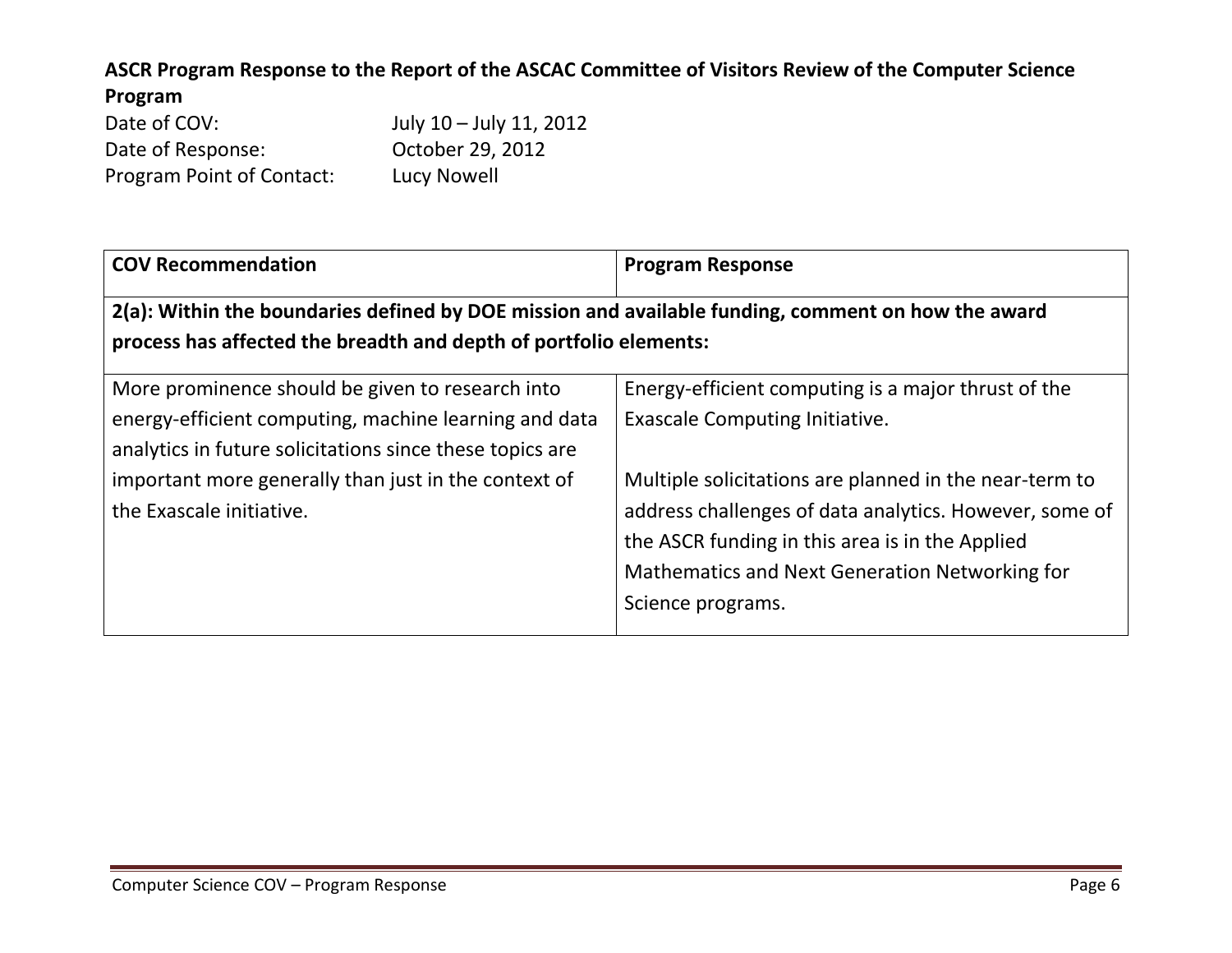### **Program** Date of COV: July 10 – July 11, 2012 Date of Response: October 29, 2012 Program Point of Contact: Lucy Nowell

| <b>COV Recommendation</b>                                                                                                                                                                                                                                                   | <b>Program Response</b>                                                                                                                                                                                                                           |  |
|-----------------------------------------------------------------------------------------------------------------------------------------------------------------------------------------------------------------------------------------------------------------------------|---------------------------------------------------------------------------------------------------------------------------------------------------------------------------------------------------------------------------------------------------|--|
| 2(b): Within the boundaries defined by DOE missions and available funding, comment on how the award<br>process has affected the degree to which the program is addressing the challenges of multi-core hybrid<br>computing and peta-to-exascale scientific data management: |                                                                                                                                                                                                                                                   |  |
| Review panels should ideally contain a mix of external<br>and DOE Laboratory researchers.                                                                                                                                                                                   | This is always a goal for panels, within the constraints<br>of conflict-of-interest requirements.                                                                                                                                                 |  |
| In its scientific data management and analysis program<br>the CS program should work with the BES and BER<br>experimental data communities as well as ASCR's<br>traditional simulation and modeling community.                                                              | ASCR and BES held a joint workshop in October 2011.<br>An additional joint workshop is in the planning stages<br>and will include both BES and BER experimental<br>communities. Program Managers from both programs<br>continue to discuss needs. |  |
| ASCR should consider setting up a research program to<br>build expertise in Machine Learning/Data Mining<br>technologies in support of the Office of Science's<br>mission for Big Data and data-intensive science                                                           | ASCR will continue to develop research programs in<br>data analytics to meet the needs of the Office of<br>Science. ASCR looks forward to the ASCAC Subpanel<br>report on data-intensive science and Exascale to help<br>define this work.        |  |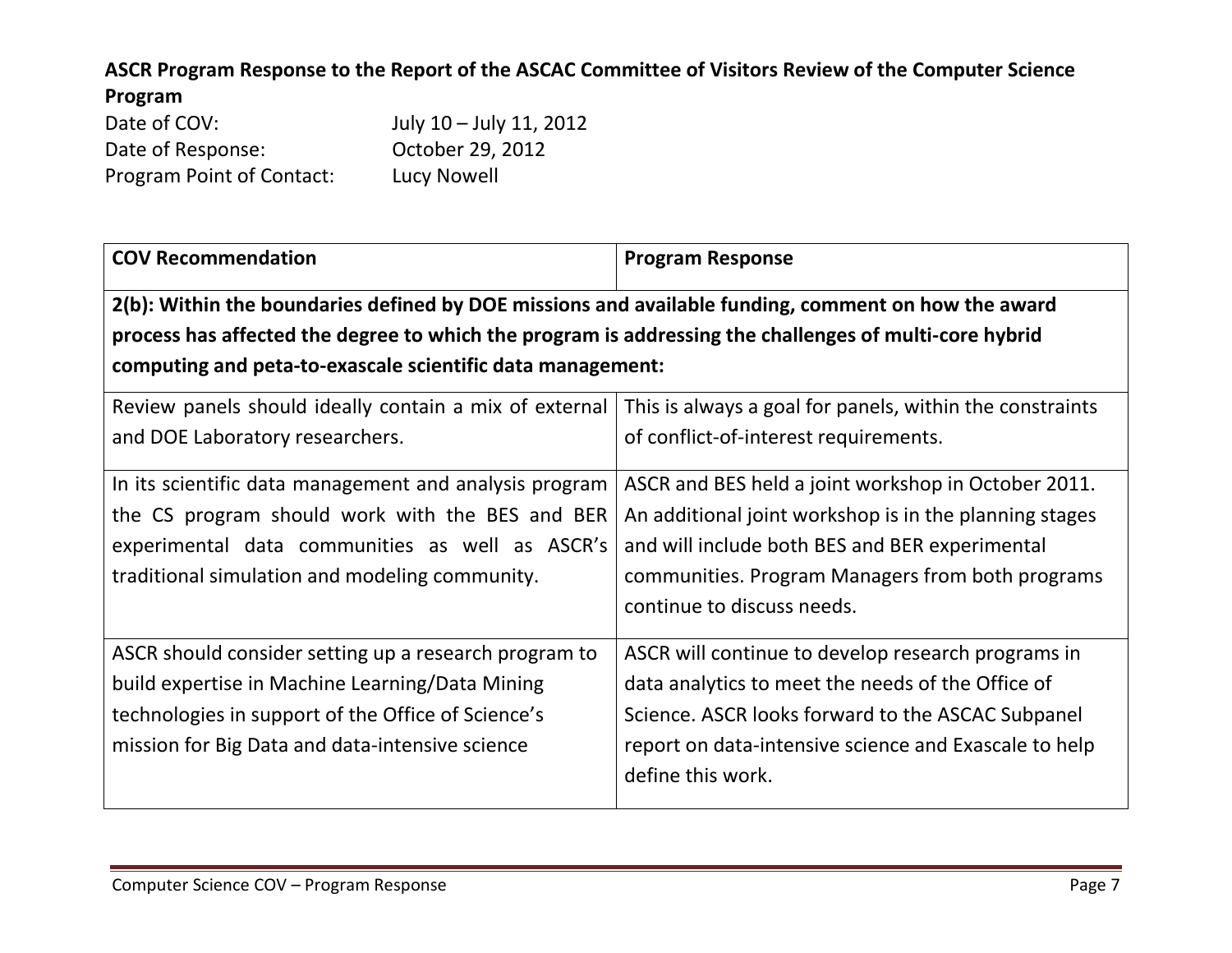| Date of COV:                     | July 10 - July 11, 2012 |
|----------------------------------|-------------------------|
| Date of Response:                | October 29, 2012        |
| <b>Program Point of Contact:</b> | Lucy Nowell             |

| <b>COV Recommendation</b>                                                                                                                                                                     | <b>Program Response</b>                                                                                                                                                                                                  |  |
|-----------------------------------------------------------------------------------------------------------------------------------------------------------------------------------------------|--------------------------------------------------------------------------------------------------------------------------------------------------------------------------------------------------------------------------|--|
| 2(c): Within the boundaries defined by DOE mission and available funding, comment on how the award<br>process has affected the national and international standing of the portfolio elements: |                                                                                                                                                                                                                          |  |
| ASCR should do all that it can to ensure that it receives<br>sufficient funding for the Exascale initiative for the US<br>to remain internationally competitive.                              | ASCR leaders will continue to make the case for the<br>Exascale Computing Initiative and its role in assuring<br>the international competitiveness of the United States.                                                 |  |
| The program should maintain its leadership role in high<br>end computing by continuing to engage with the<br>international community.                                                         | ASCR is participating in a variety of international<br>activities related to supercomputing in general and the<br>Exascale Computing Initiative in particular. We expect<br>to continue these within travel limitations. |  |